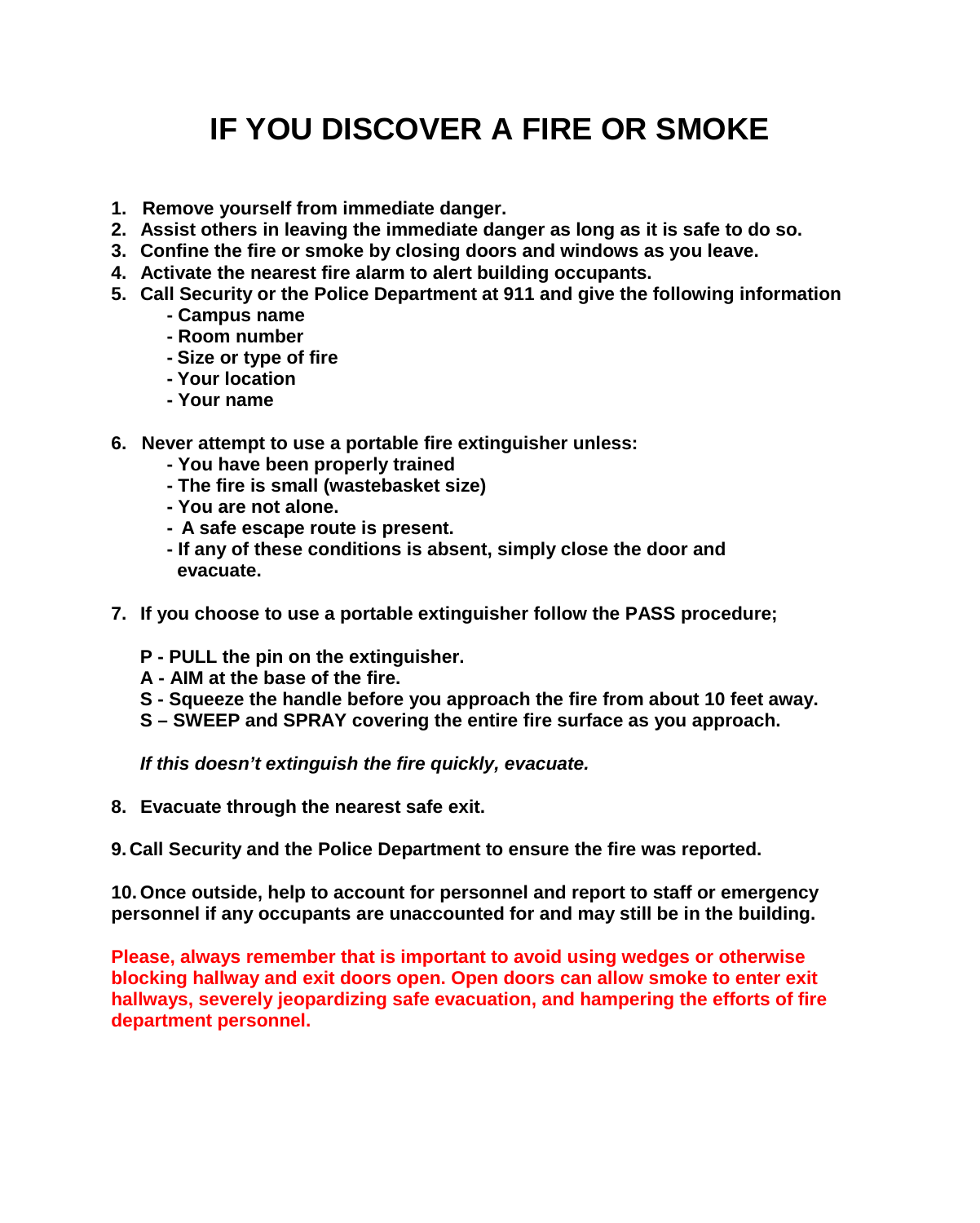#### **IF YOU HEAR OR SEE A FIRE ALARM**

- **1. NEVER assume the fire alarm is a false alarm.**
- **2. Move to the safest exit.**
- **3. Close doors as you leave the area.**
- **4. Exit the building.**
- **5. Proceed to an assembly area.**

**6. Wait for further instructions from Security, the Emergency Response Team or the Fire Department.**

**7. If you are in a laboratory and hear the fire alarm, shut down any hazardous equipment as you exit, unless doing so presents a greater hazard.**

### **IF TRAPPED INSIDE YOUR OFFICE OR AREA**

- **1. Wedge cloth material along the bottom of a door to keep the smoke out.**
- **2. Close as many doors as possible between you and the fire.**
- **3. Call Security or 9-1-1 and notify them of your situation.**
- **4. Hang a sheet, coat or flag out of the window and close the window back.**
- **5. If windows are operable, and you must have air, so open the window.**
- **6. Break windows only as a last resort, as they cannot be closed if necessary.**
- **7. If necessary, signal through the window to let safety personnel know your location, otherwise remain to the floor.**

## **Laboratory Fire and Fire Related Emergencies – High Threat Situations**

#### **Personal Response Procedures**

• **Extinguish burning clothing by dousing with cold water, by using the emergency shower, by using a fire blanket or by using the drop-and-roll technique**